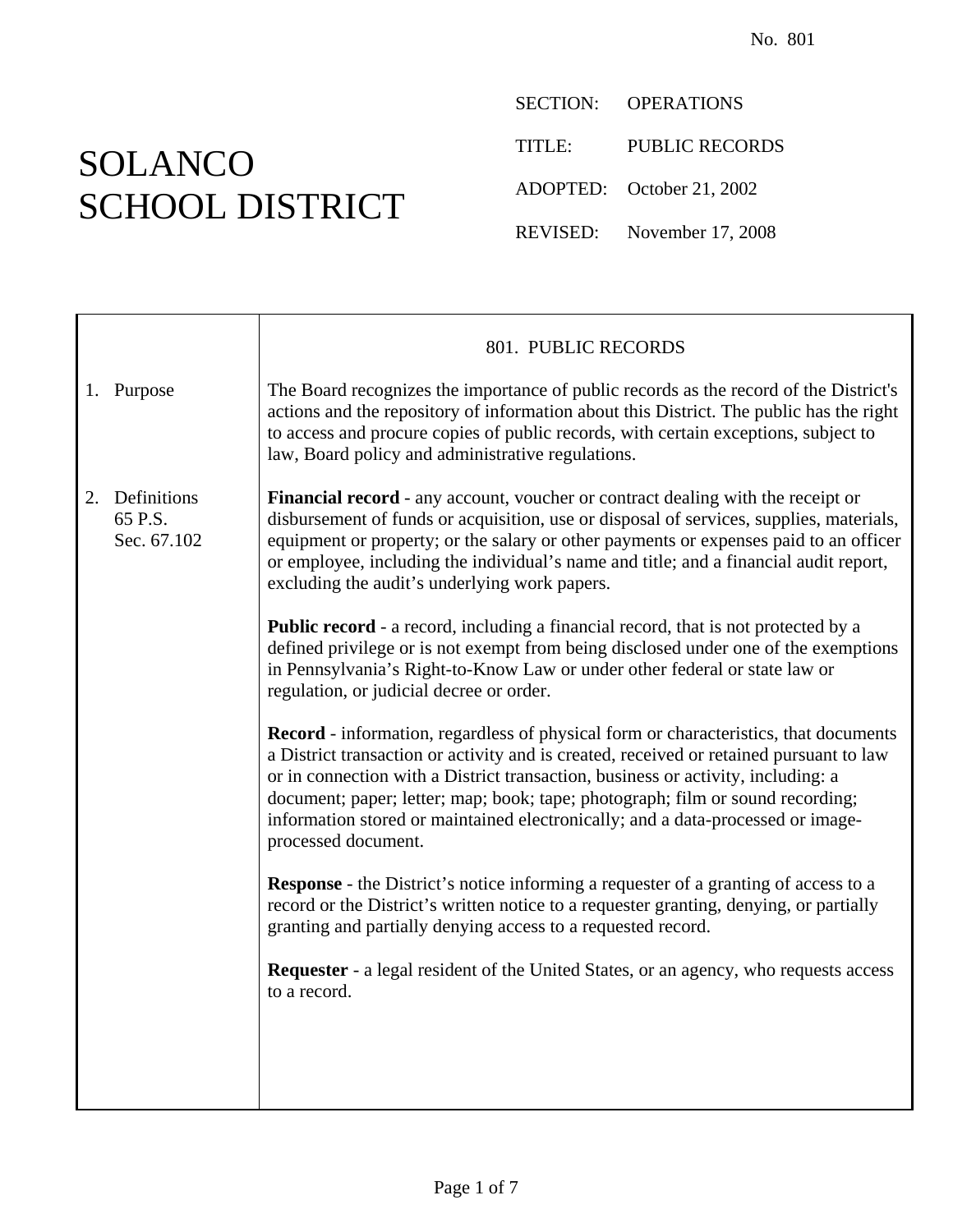T

|    | 3. Authority<br>65 P.S.<br>Sec. 67.302,<br>67.305, 67.504,<br>67.701 | The Board shall make the District's public records available for access and<br>duplication to a requester, in accordance with law, Board policy and administrative<br>regulations.                                                                                                      |
|----|----------------------------------------------------------------------|-----------------------------------------------------------------------------------------------------------------------------------------------------------------------------------------------------------------------------------------------------------------------------------------|
|    | 4. Delegation of<br>Responsibility<br>65 P.S.<br>Sec. 67.502         | The Board shall designate an Open Records Officer, who shall be responsible to:<br>1. Receive written requests for access to records submitted to the District.<br>Review and respond to written requests in accordance with law, Board policy<br>2.<br>and administrative regulations. |
|    |                                                                      | Direct requests to other appropriate individuals in the District or in another<br>3.<br>agency.                                                                                                                                                                                         |
|    |                                                                      | Track the District's progress in responding to requests.<br>4.                                                                                                                                                                                                                          |
|    |                                                                      | Issue interim and final responses to submitted requests.<br>5.                                                                                                                                                                                                                          |
|    |                                                                      | Maintain a log of all record requests and their disposition.<br>6.                                                                                                                                                                                                                      |
|    |                                                                      | Ensure District staff are trained to perform assigned job functions relative to<br>7.<br>requests for access to records.                                                                                                                                                                |
|    | 65 P.S.<br>Sec. 67.502,<br>67.901, 67.1101                           | Upon receiving a request for access to a record, the Open Records Officer shall:                                                                                                                                                                                                        |
|    |                                                                      | 1. Note the date of receipt on the written request.                                                                                                                                                                                                                                     |
|    |                                                                      | Compute and note on the written request the day on which the five-day period<br>for response will expire.                                                                                                                                                                               |
|    |                                                                      | 3. Maintain an electronic or paper copy of the written request, including all<br>documents submitted with the request, until the request has been fulfilled.                                                                                                                            |
|    |                                                                      | 4. If the written request is denied, maintain the written request for thirty (30) days<br>or, if an appeal is filed, until a final determination is issued or the appeal is<br>deemed denied.                                                                                           |
| 5. | Guidelines<br>65 P.S.<br>Sec. 67.701                                 | Requesters may access and procure copies of the public records of the District<br>during the regular business hours of the administration offices.                                                                                                                                      |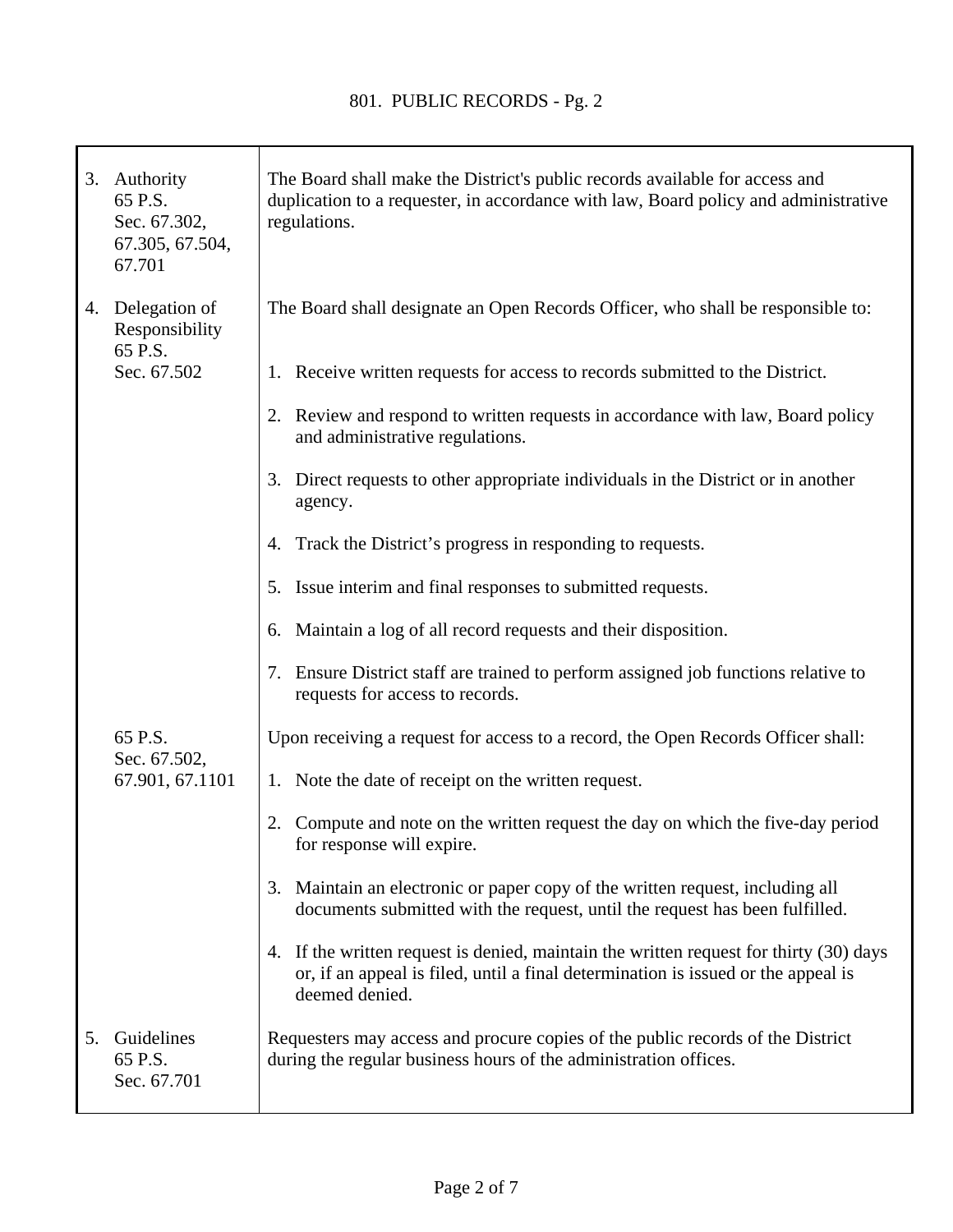|                                                                    | A requester's right of access does not include the right to remove a record from the<br>control or supervision of the Open Records Officer.                                                                                     |
|--------------------------------------------------------------------|---------------------------------------------------------------------------------------------------------------------------------------------------------------------------------------------------------------------------------|
| 65 P.S.<br>Sec. 67.302                                             | The District shall not limit the number of records requested.                                                                                                                                                                   |
| 65 P.S.<br>Sec. 67.705                                             | When responding to a request for access, the District is not required to create a<br>record that does not exist nor to compile, maintain, format or organize a record in a<br>manner which the District does not currently use. |
| 42 U.S.C.<br>Sec. 12132<br><b>28 CFR</b><br>Sec. 35.160,<br>35.164 | Information shall be made available to individuals with disabilities in an appropriate<br>format, upon request and with sufficient advance notice.                                                                              |
| 65 P.S.<br>Sec. 67.504,<br>67.505                                  | The District shall post at the administration office and on the District's web site, if<br>the District maintains a web site, the following information:                                                                        |
|                                                                    | 1. Contact information for the Open Records Officer.                                                                                                                                                                            |
|                                                                    | Contact information for the state's Office of Open Records or other applicable<br>2.<br>appeals officer.                                                                                                                        |
|                                                                    | The form to be used to file a request, with a notation that the state Office of<br>3.<br>Open Records form may also be used if the District decides to create its own<br>form.                                                  |
|                                                                    | Board policy, administrative regulations and procedures governing requests for<br>4.<br>access to the District's public records.                                                                                                |
|                                                                    | <b>Request For Access</b>                                                                                                                                                                                                       |
| 65 P.S.<br>Sec. 67.504,<br>67.505, 67.703                          | A written request for access to a public record shall be submitted on the required<br>form(s) and addressed to the Open Records Officer.                                                                                        |
|                                                                    | Written requests may be submitted to the District in person, by mail, to a designated<br>facsimile machine, and to a designated e-mail address.                                                                                 |
| 65 P.S.<br>Sec. 67.701,                                            | Each request must include the following information:                                                                                                                                                                            |
| 67.703                                                             | 1. Identification or description of the requested record, in sufficient detail.                                                                                                                                                 |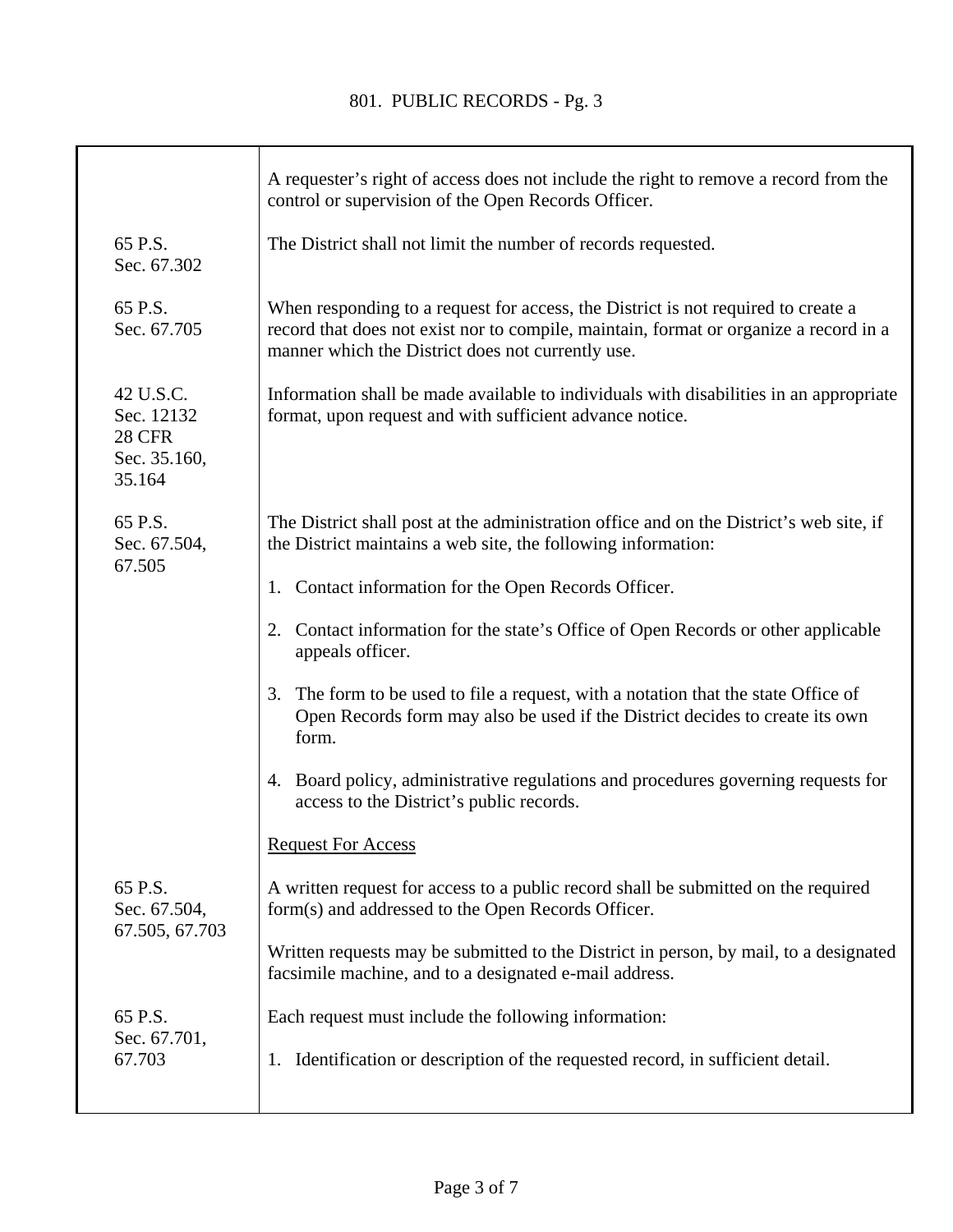## 801. PUBLIC RECORDS - Pg. 4

|                                   | 2. Medium in which the record is requested.                                                                                                                                                                                                                   |
|-----------------------------------|---------------------------------------------------------------------------------------------------------------------------------------------------------------------------------------------------------------------------------------------------------------|
|                                   | 3. Name and address of the individual to receive the District's response.                                                                                                                                                                                     |
| 65 P.S.<br>Sec. 67.703            | The District shall not require an explanation of the reason for the request or the<br>intended use of the requested record, unless otherwise required by law.                                                                                                 |
|                                   | Fees                                                                                                                                                                                                                                                          |
| 65 P.S.<br>Sec. 67.1307           | The Board shall approve and the District shall keep current a list of reasonable fees<br>relative to requests for public records.                                                                                                                             |
| 65 P.S.<br>Sec. 67.1307           | No fee may be imposed for review of a record to determine whether the record is<br>subject to access under law.                                                                                                                                               |
| 65 P.S.<br>Sec. 67.1307           | Prior to granting access, the District may require prepayment of estimated fees when<br>the fees required to fulfill the request are expected to exceed \$100.                                                                                                |
| 65 P.S.<br>Sec. 67.1307           | The Superintendent may waive duplication fees when the requester duplicates the<br>record or the Superintendent deems it is in the public interest to do so.                                                                                                  |
|                                   | <b>Response To Request</b>                                                                                                                                                                                                                                    |
| 65 P.S.<br>Sec. 67.502,<br>67.702 | District employees shall be directed to forward requests for access to public records<br>to the Open Records Officer.                                                                                                                                         |
| 65 P.S.<br>Sec. 67.901            | Upon receipt of a written request for access to a record, the Open Records Officer<br>shall determine if the requested record is a public record and if the District has<br>possession, custody or control of that record.                                    |
| 65 P.S.<br>Sec. 67.901            | The Open Records Officer shall respond as promptly as possible under the existing<br>circumstances, and the initial response time shall not exceed five (5) business days<br>from the date the written request is received by the Open Records Officer.       |
|                                   | The initial response shall grant access to the requested record; deny access to the<br>requested record; partially grant and partially deny access to the requested record, or<br>notify the requester of the need for an extension of time to fully respond. |
| 65 P.S.<br>Sec. 67.901            | If the District fails to respond to a request within five $(5)$ business days of receipt,<br>the request for access shall be deemed denied.                                                                                                                   |
|                                   |                                                                                                                                                                                                                                                               |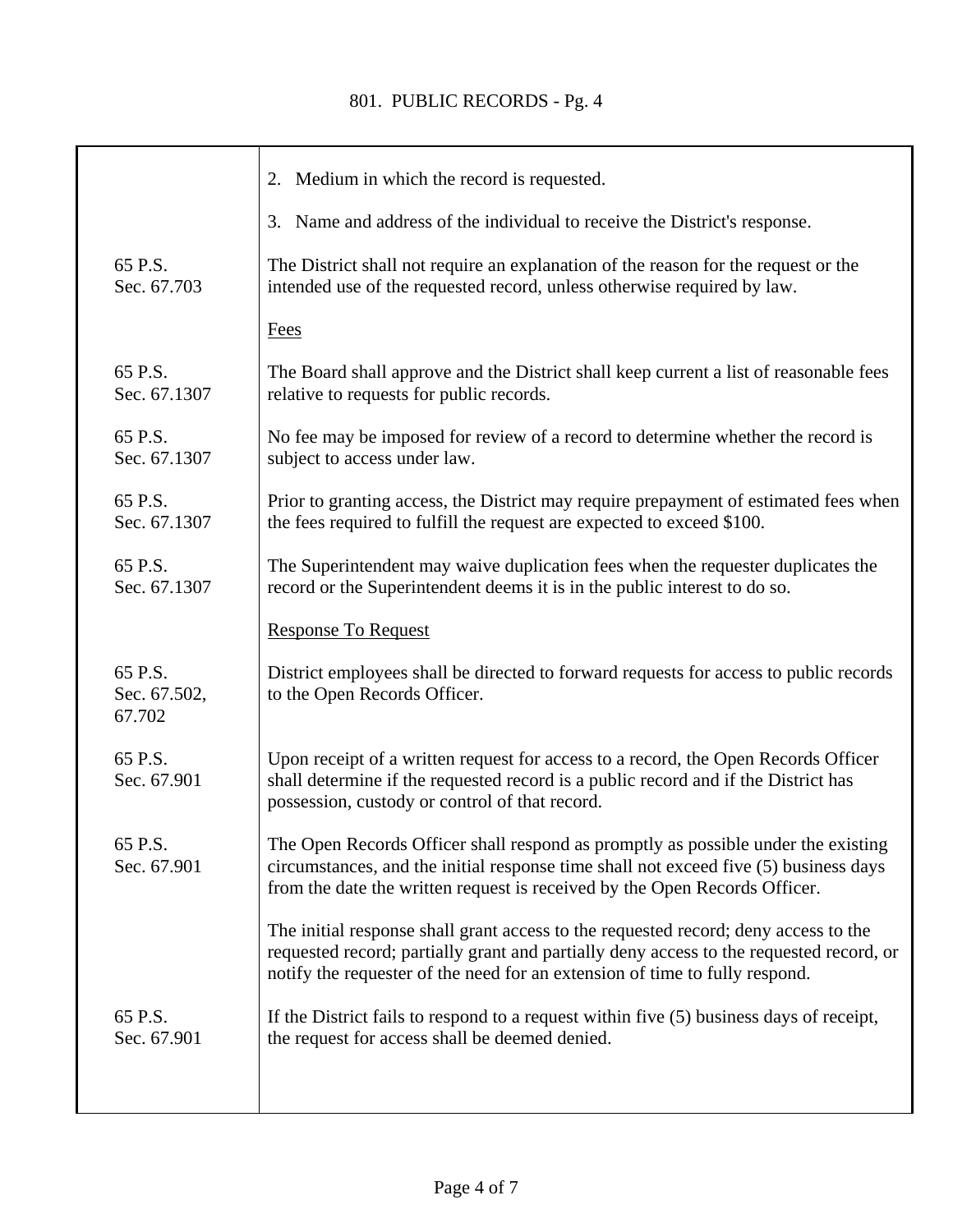## 801. PUBLIC RECORDS - Pg. 5

|                                   | <b>Extension Of Time</b>                                                                                                                                                                                                                                                                                                                                                                                                                                                                                                                                                                                                                                         |
|-----------------------------------|------------------------------------------------------------------------------------------------------------------------------------------------------------------------------------------------------------------------------------------------------------------------------------------------------------------------------------------------------------------------------------------------------------------------------------------------------------------------------------------------------------------------------------------------------------------------------------------------------------------------------------------------------------------|
| 65 P.S.<br>Sec. 67.901,<br>67.902 | If the Open Records Officer determines that an extension of time is required to<br>respond to a request, in accordance with the factors stated in law, written notice shall<br>be sent within five (5) business days of receipt of request. The notice shall indicate<br>that the request for access is being reviewed, the reason that the review requires an<br>extension, a reasonable date when the response is expected, and an estimate of<br>applicable fees owed when the record becomes available.                                                                                                                                                      |
|                                   | Up to a thirty $(30)$ day extension for one $(1)$ of the listed reasons does not require the<br>consent of the requester. If the response is not given by the specified date, it shall be<br>deemed denied on the day following that date.                                                                                                                                                                                                                                                                                                                                                                                                                       |
|                                   | A requester may consent in writing to an extension that exceeds thirty (30) days, in<br>which case the request shall be deemed denied on the day following the date<br>specified in the notice if the Open Records Officer has not provided a response by<br>that date.                                                                                                                                                                                                                                                                                                                                                                                          |
|                                   | <b>Granting Of Request</b>                                                                                                                                                                                                                                                                                                                                                                                                                                                                                                                                                                                                                                       |
|                                   | If the Open Records Officer determines that the request will be granted, the response<br>shall inform the requester that access is granted and either include information on the<br>regular business hours of the administration office, provide electronic access, or state<br>where the requester may go to inspect the records or information electronically at a<br>publically accessible site. The response shall include a copy of the fee schedule in<br>effect, a statement that prepayment of fees is required in a specified amount if access<br>to the records will cost in excess of \$100, and the medium in which the records will<br>be provided. |
| 65 P.S.<br>Sec. 67.701            | A public record shall be provided to the requester in the medium requested if it<br>exists in that form; otherwise, it shall be provided in its existing medium. However,<br>the District is not required to permit use of its computers.                                                                                                                                                                                                                                                                                                                                                                                                                        |
| 65 P.S.<br>Sec. 67.701,<br>67.704 | The Open Records Officer may respond to a records request by notifying the<br>requester that the record is available through publicly accessible electronic means or<br>that the District shall provide access to inspect the record electronically. If the<br>requester, within thirty (30) days following receipt of the District's notice, submits a<br>written request to have the record converted to paper, the District shall provide<br>access in printed form within five (5) days of receipt of the request for conversion to<br>paper.                                                                                                                |
|                                   |                                                                                                                                                                                                                                                                                                                                                                                                                                                                                                                                                                                                                                                                  |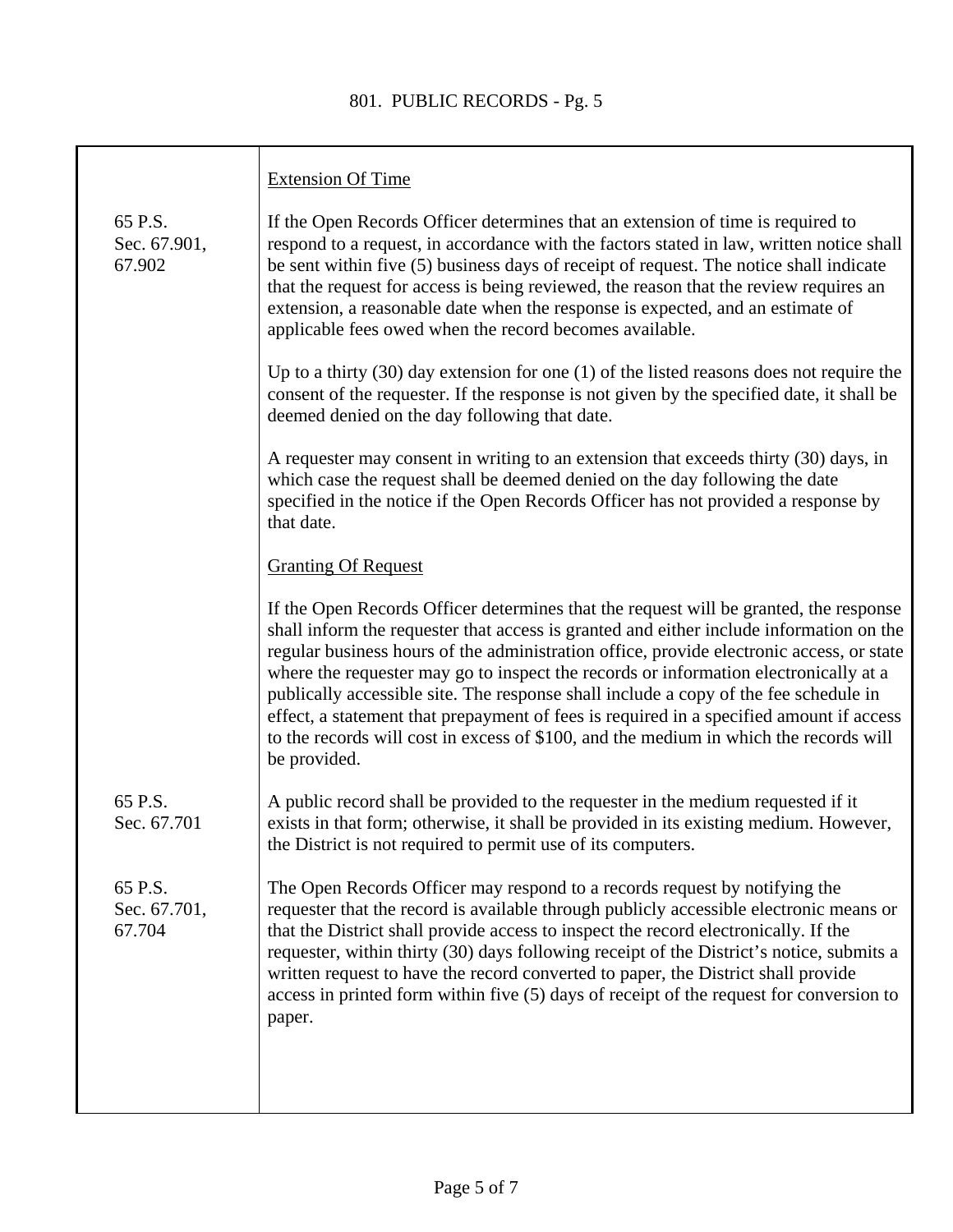T

| 65 P.S.<br>Sec. 67.506            | A public record that the District does not possess but is possessed by a third party<br>with whom the District has contracted to perform a governmental function and<br>which directly relates to that governmental function shall be considered a public<br>record of the District. When the District contracts with such a third party, the District<br>shall require the contractor to agree in writing to comply with requests for such<br>records and to provide the District with the requested record in a timely manner to<br>allow the District to comply with law. |
|-----------------------------------|------------------------------------------------------------------------------------------------------------------------------------------------------------------------------------------------------------------------------------------------------------------------------------------------------------------------------------------------------------------------------------------------------------------------------------------------------------------------------------------------------------------------------------------------------------------------------|
| 65 P.S.<br>Sec. 67.706            | If the Open Records Officer determines that a public record contains information<br>both subject to and not subject to access, the Open Records Officer shall grant access<br>to the information subject to access and deny access to the information not subject to<br>access. The Open Records Officer shall redact from the record the information that<br>is not subject to access. The Open Records Officer shall not deny access to a record<br>if information is able to be redacted.                                                                                 |
| 65 P.S.<br>Sec. 67.905            | If the Open Records Officer responds to a requester that a copy of the requested<br>record is available for delivery at the administration office and the requester does not<br>retrieve the record within sixty (60) days of the District's response, the District shall<br>dispose of the copy and retain any fees paid to date.                                                                                                                                                                                                                                           |
|                                   | Notification To Third Parties                                                                                                                                                                                                                                                                                                                                                                                                                                                                                                                                                |
| 65 P.S.<br>Sec. 67.707            | When the District produces a record that is not a public record in response to a<br>request, the Open Records Officer shall notify any third party that provided the<br>record to the District, the person that is the subject of the record, and the requester.                                                                                                                                                                                                                                                                                                             |
| 65 P.S.<br>Sec. 67.707            | The Open Records Officer shall notify a third party of a record request if the<br>requested record contains a trade secret or confidential proprietary information, in<br>accordance with law and administrative regulations.                                                                                                                                                                                                                                                                                                                                                |
|                                   | Denial Of Request                                                                                                                                                                                                                                                                                                                                                                                                                                                                                                                                                            |
| 65 P.S.<br>Sec. 67.901,<br>67.903 | If the Open Records Officer denies a request for access to a record, whether in whole<br>or in part, a written response shall be sent within five (5) business days of receipt of<br>the request. The response denying the request shall include the following:                                                                                                                                                                                                                                                                                                              |
|                                   | 1. Description of the record requested.                                                                                                                                                                                                                                                                                                                                                                                                                                                                                                                                      |
|                                   | Specific reasons for denial, including a citation of supporting legal authority.                                                                                                                                                                                                                                                                                                                                                                                                                                                                                             |
|                                   | Name, title, business address, business telephone number, and signature of the<br>3.<br>Open Records Officer on whose authority the denial is issued.                                                                                                                                                                                                                                                                                                                                                                                                                        |
|                                   |                                                                                                                                                                                                                                                                                                                                                                                                                                                                                                                                                                              |